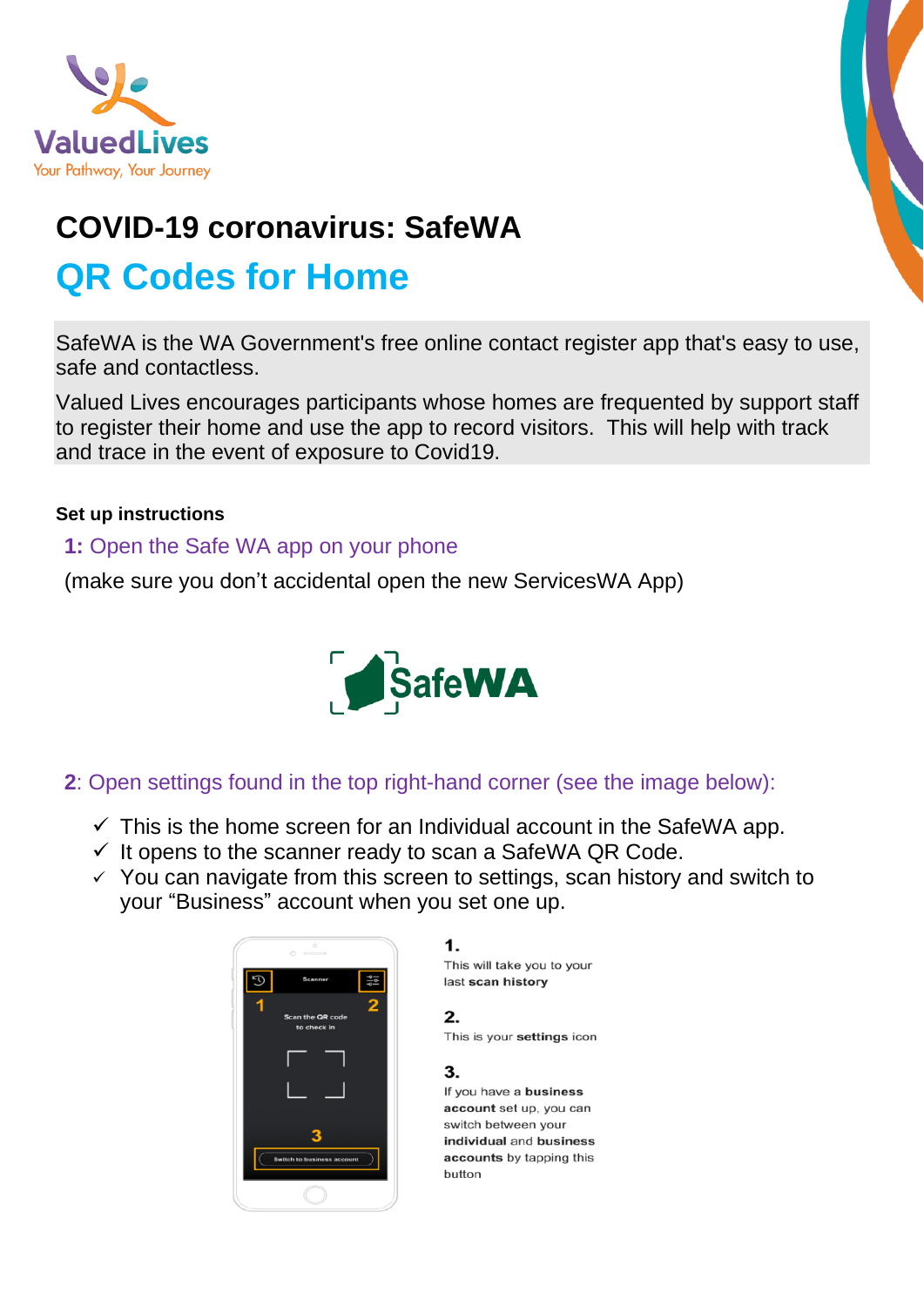### **3**. You now need to register the home as a businesses

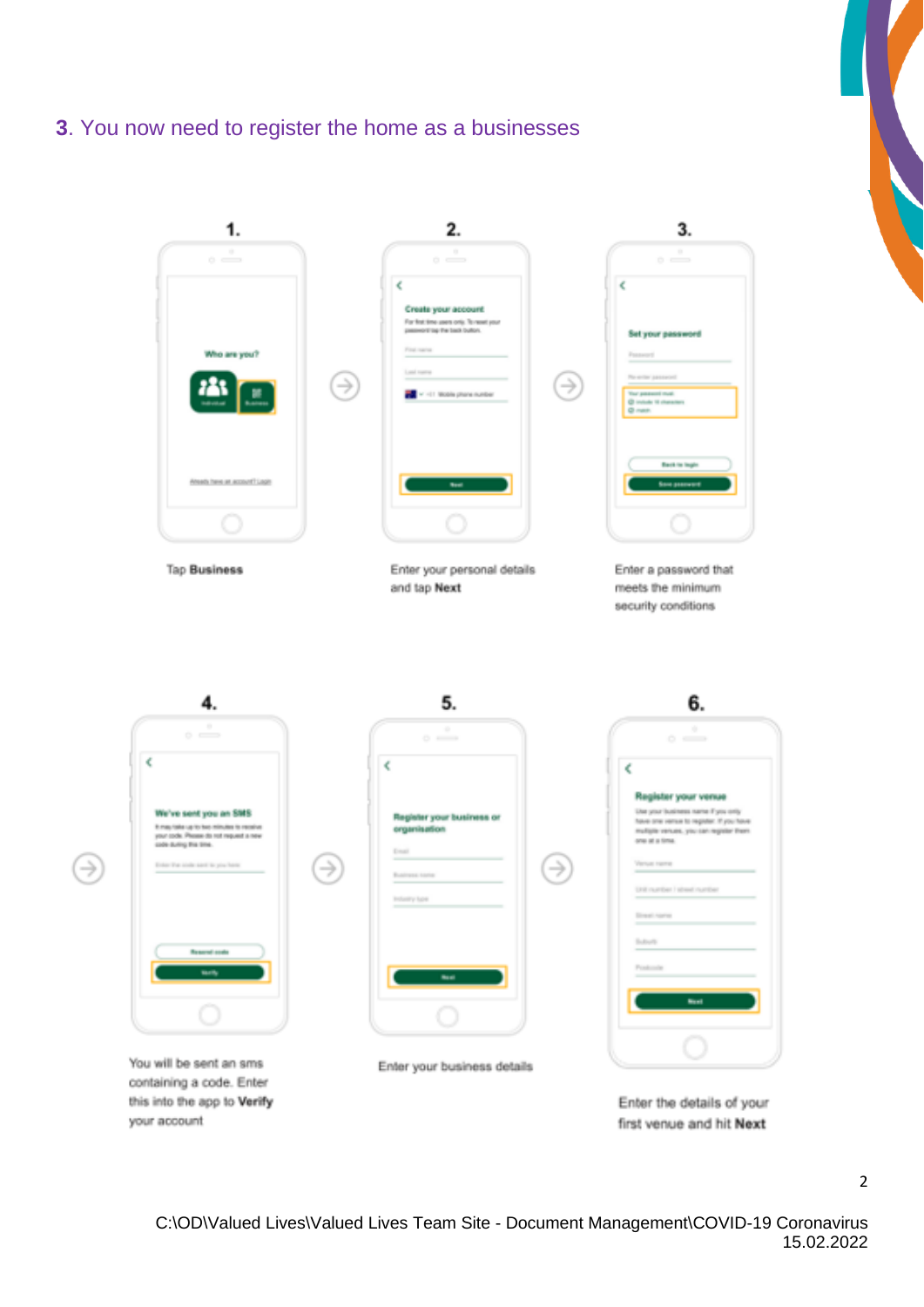

∍

ぅ

Add the relevant scan locations/entrances for your venue and tap Save scan locations



Add an additional venue if you have more than one



Enter venue details and tap Next



Add the relevant scan locations for your second venue and tap Save scan locations



If you have entered all your venues, tap No and contine to the next step



Your business is now registered. Check your email for your QR code poster/s and tap Got it. If you did not receive your pack then tap Resend SafeWA pack button to download them directly

 $\overline{3}$